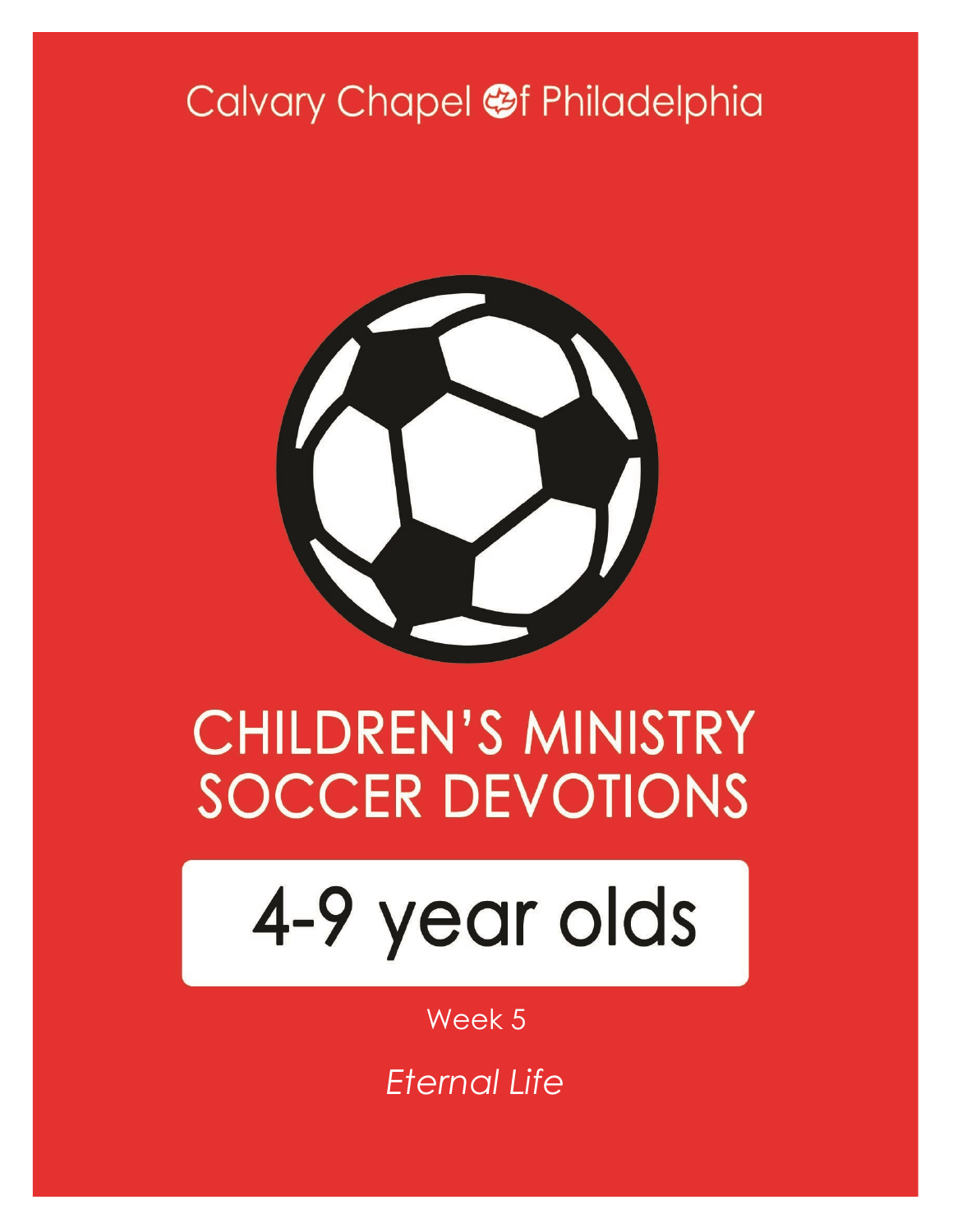# Eternal Life

The objective is the goal or main teaching point of this week's study. If you convey one thing to your players, make it this.

Read this passage aloud to the kids, as it will be the focus of this week's study. Each week's memory verse will be in bold.

Here is where we will discuss today's passage with the players. This can be read off the page or summarized and explained in the coach's own words.

#### **Objective This study will present the Gospel and give the kids a chance to respond and receive eternal life.**

#### **Scripture Passage:**

"The LORD is my shepherd; I shall not want. He makes me to lie down in green pastures; He leads me beside the still waters. He restores my soul; He leads me in the paths of righteousness for His name's sake. Yea, though I walk through the valley of the shadow of death, I will fear no evil; For You are with me; Your rod and Your staff, they comfort me. You prepare a table before me in the presence of my enemies; You anoint my head with oil; My cup runs over. **Surely goodness and mercy shall follow me all the days of my life; And I will dwell in the house of the LORD** forever." Psalm 23:1-6 (verse 6 in **bold**)

#### **In the Word**

All season, we've been learning about how the Lord is our Shepherd and we are His sheep. He guides us, protects us, and provides for us, just like a shepherd. In today's verse, we read about the good things that the Lord promises to those who follow Him as their Shepherd.

The first promise is that goodness and mercy will follow us for all our lives here on earth. That doesn't mean that life will always be easy or that nothing bad will ever happen to us, but we can be sure that God will always be with us, blessing and helping us. The second promise is even better: we get to live in the house of the Lord forever! Everyone who follows Jesus will get to spend all of eternity living with Him in heaven.

The good news that we can live with Jesus becomes even better when we understand the bad news. What's the bad news? All of us have sin in our lives. Sin is when we disobey God in the things we think, say, or do, and our sin causes separation between us and God. Without Jesus, we would have no hope of living with God forever, but instead would spend eternity separated from Him.

But God didn't want to be separated from us forever. That's why he sent His Son, Jesus, into the world. Jesus, the Son of God, was born as a human and lived on this earth many years ago. He lived a perfect life, never sinning once, but because of wicked men who were jealous of Him, He died on a cross. He didn't deserve to be killed, since He had done nothing wrong, but He took the punishment that we deserve. Then on the